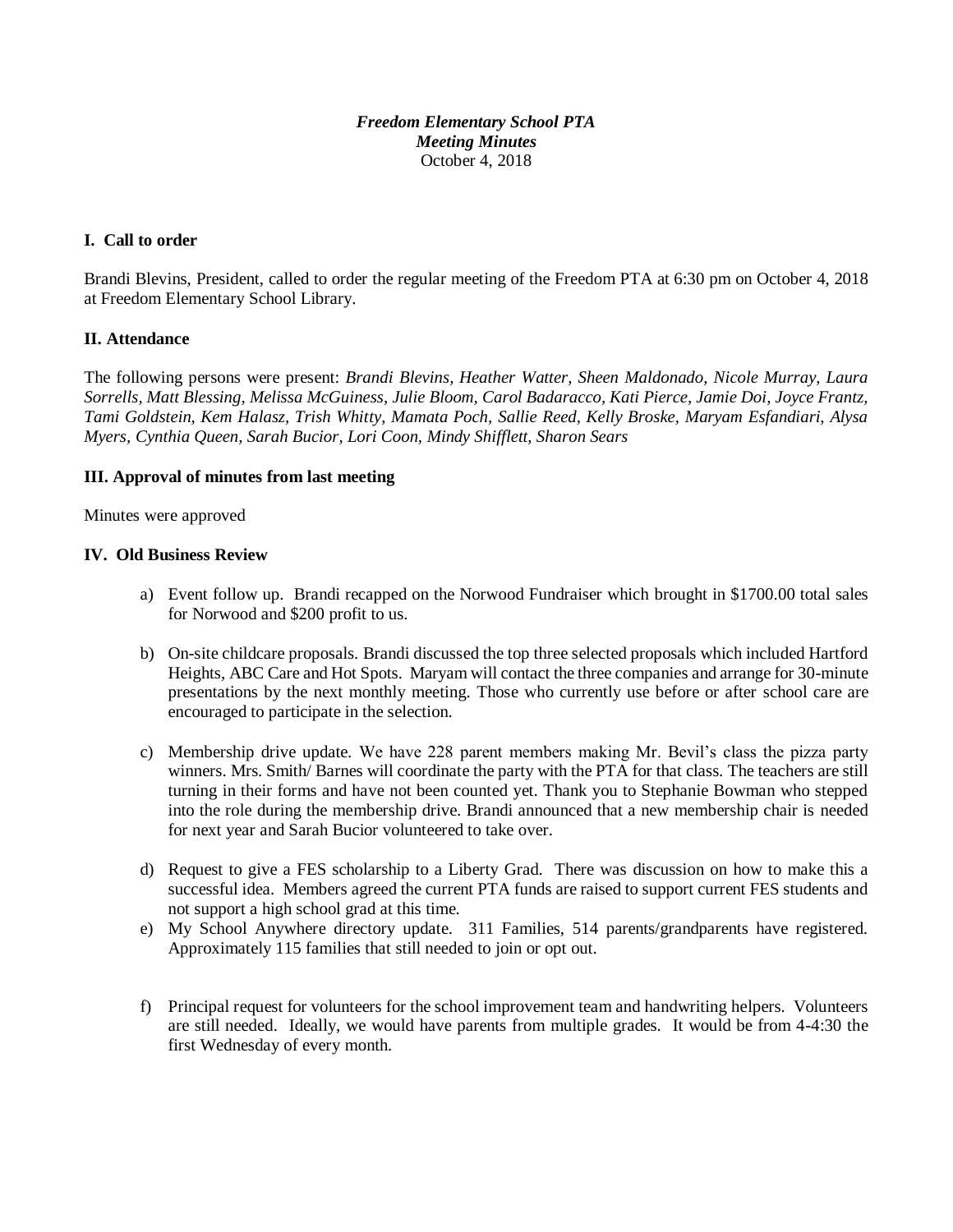g) Environmental Club / Green School Designation. Brandi discussed the Crayola Recycling program which we are looking for a volunteer to run.

## **V. Principal's report**

- a) Mrs. Smith was excited and thankful for the teacher's appreciation incentives and special treats. She noted it was a huge morale booster and really believes that it helps the teachers feel motivated and appreciated for their hard work.
- b) Mrs. Smith went over the handwriting program and encouraged parents to volunteer and asked for parents to contact her if they would like to participate.
- c) Veterans Day Program. Mrs. Smith discussed the event and stated a volunteer was needed to run the event. Lori Coon and Kati Pierce offered to run the event.

#### **VI. Teacher report**

a) Teachers seem encouraged and excited for the incentives. Discussion on how to increase teacher membership and participation. Brandi mentioned the monthly treats, Edible Arrangements Smoothies, and some other planned goodies.

#### **VII. New Business**

- a) Justin Berk Assembly. Sheen Maldonado discussed the assembly and brief overview of who he was and what his assemblies were about. Faith in the Flakes shirts would be on sale for \$18 via check or \$19/each online and money would need to be in by October 15. Also, if we sell 300 t-shirts we would earn a free assembly which would save the PTA \$700.00.
- b) Fun Run. To date we have collected \$22,000.00. The last day for the t-shirts and water bottle is October 15.
- c) Request to increase Birthday books. Lynette was not present at the meeting, so we were unable to discuss her wish to increase the amount to spend on books for our children. Discussion tabled until next meeting.
- d) New Hoffy mascot or costume repair. Brandi discussed that Hoffy needed desperate repair and possibly even getting a replacement. Jamie Doi volunteered to repair Hoffy for now and we would investigate purchasing a new one in the spring with a possible redesign with a royal blue Hoffy mascot to fit the school colors better. It was suggested the kids would vote on a mascot they like the best.

#### **VIII. Committee Reports**

a) Volunteer Coordinator. Sonja was not present to discuss. Will table discussion until next meeting.